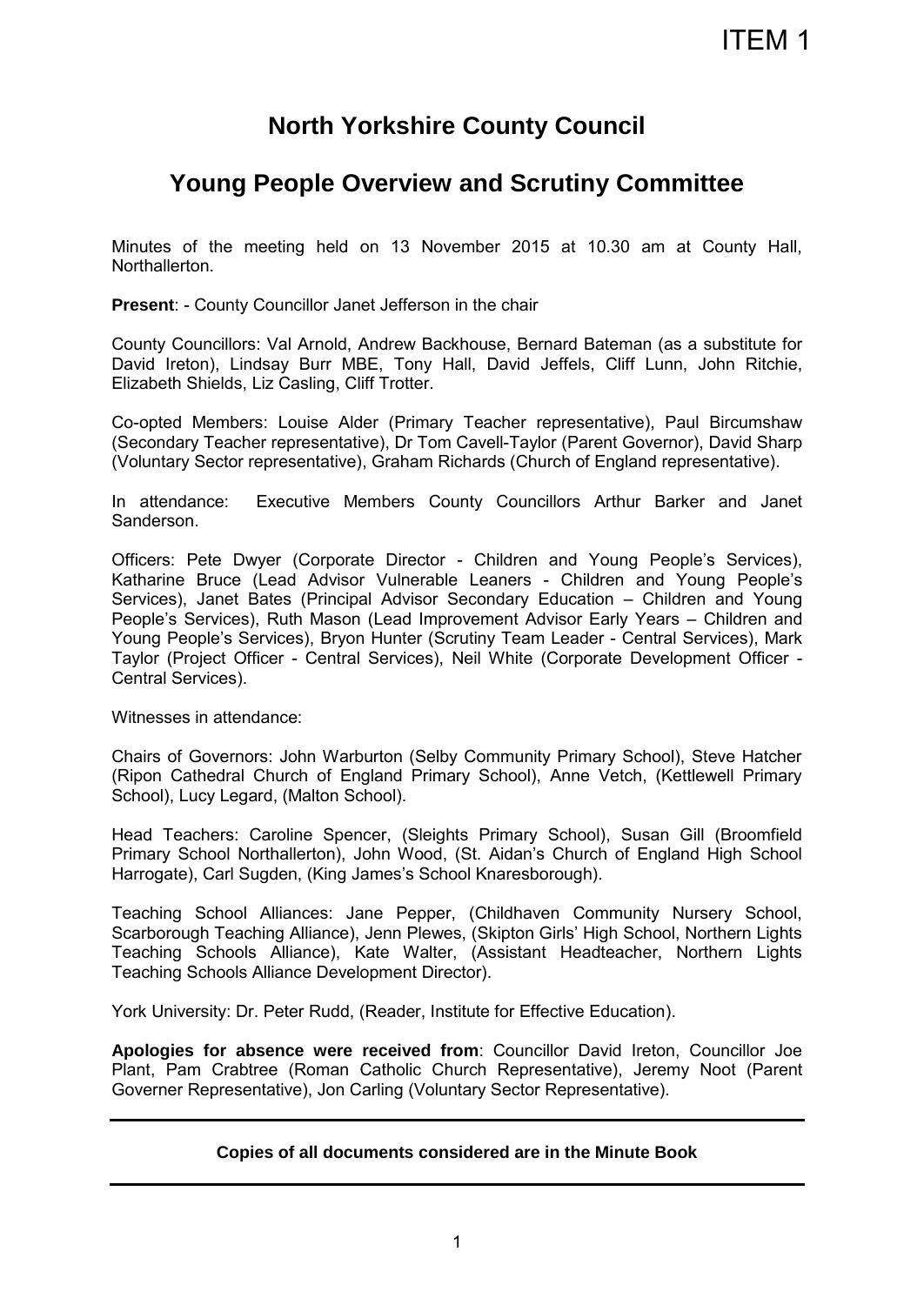#### **76. Minutes**

#### **Resolved –**

That the Minutes of the meeting held on 17 April 2015 having been printed and circulated be taken as read and be confirmed and signed by the Chairman as a correct record.

#### **77. Public Questions**

The Committee was advised that no notice had been received of any public questions or statements to be made at the meeting.

## **78. School Leadership and Governance in Closing the Gap**

North Yorkshire is moving to a school-led improvement system where four Improvement Partnerships (Early Years, Primary, Special and Secondary) have responsibility for improving outcomes and ensuring that all North Yorkshire schools are good or outstanding. A key priority for all Improvement Partnership Boards, given the end of key stage outcomes is to close the gap in educational achievement between vulnerable learners and their peers.

Whilst the attainment and progress of all children and young people is crucial, the North Yorkshire Closing the Gap Strategy focuses on vulnerable children and young people who, as a group, do not usually make as much progress or attain as well as their peers. This is more pronounced in North Yorkshire (NY) where the gap is wider than the national average. In particular, pupils in receipt of the pupil premium are a key focus.

The Committee considered evidence from schools that have been successful in closing the gap and who can demonstrate the most effective practice in closing the gap and progressing the ten priorities described in the Closing the Gap Strategy.

#### **Considered -**

The Committee received a presentation from Kirsty Hallett (Lead Advisor Standards and Research, Education and Skills – Children and Young People's Services) considering the 2015 data monitoring the performance outcomes against Closing the Gap.

Introducing the presentation Kirsty brought to the Committee's attention that the 2015 data had only just been released and for this reason the data was currently provisional and may need amendment once all the data had been validated. Kirsty noted that the 2015 overview was one of cautious optimism for North Yorkshire with overall outcomes for all pupils in-line with the national, or above the national average in all areas apart from key stage 2 where North Yorkshire was 1% below the national average. For disadvantaged pupils 2014/15 had seen improvements in attainments in all ages with key stage 4 and post-16 ages improving more quickly than the national average. However, there is more work to be done particularly at key stage 2 and particularly with girls, where the gap had got wider.

Raising achievement amongst special educational needs (SEN) and disability students outcomes were up at all ages apart from key stage 4 where outcomes had dropped by 4%, although this could be due to new classifications in recording, a change in the identification of those as SEN, provisional data and a new database for recording.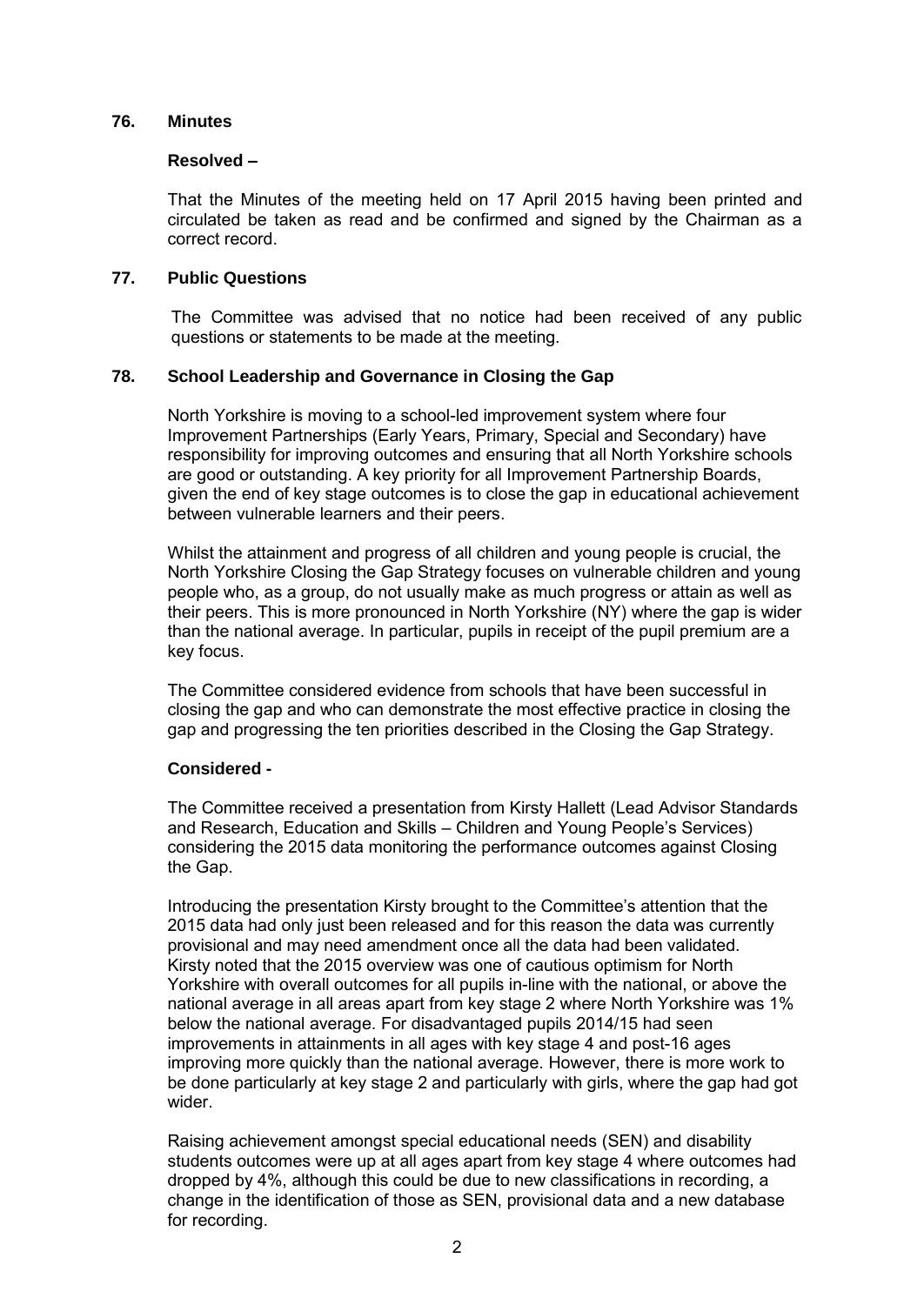For service children (4% of NY pupils) attainment and progress was still below that of non-service children with the gap unchanged at key stages 2 and 4 although the early years gap had narrowed by 2%. There were significant improvements at key stage 4 in English and mathematics performance. For pupils with English as an additional language (EAL) attainment had improved at all key stages and gaps were narrowing. Progress in mathematics is above the progress of other pupils, whereas progress in English was below other pupils.

In response to a question Kirsty confirmed that the data can, and will be broken down at a district level once the final figures have been received.

A Member wanted to know the reasons why the outcomes for service children were consistently below other pupils. In response, it was noted that results at a school level had not yet been examined but generally service children were highly mobile and often transferred school as well as experiencing more emotional difficulties, which could explain the gap in outcomes.

A Member wanted to know if volunteers were recruited to help pupils where English wasn't their first language. It was also asked if provisions had been put in place to cater for refugee children and their schooling needs. Kirsty highlighted that Minority and Ethnic Achievement Hub Schools (MEA Hubs) work particularly for EAL children and are specialists in this area. Kirsty responded that a North Yorkshire Syrian Refugee Group had been established to consider the needs of Syrian Refugees that will be settled within the County and that schooling is considered as part of the remit of that group.

In response to a Member, Kirsty answered that the Council was expecting the numbers of service children to change with the expansion of Catterick Garrison and the arrival of service personnel from Germany. A Member brought to the Committee's attention that service children face a unique problem around family holidays in that service personnel understandably can't always fit in to the normal holiday periods and take their children out of school in term times and that this must be acknowledged.

A Member noted that there were large pockets of different ethnic communities throughout North Yorkshire and wanted to know if teachers were drawn from these communities. Kirsty noted that there were no restrictions on ethnicity for teachers and that schools around the County do employ minority ethnic teachers.

A Member wanted to know if the data the Council receives is based on a settled system of strategies that work or whether new strategies are being experimented which leads to new recording methods and different information being recorded. In response, it was noted that there were some settled nationally acknowledged headline figures and data however, every year there is some change to the way this is recorded, and what is recorded.

## **Considered -**

The Committee received evidence from four Chair of Governors representatives who attended the Committee to provide responses to pre-arranged questions.

1) How does your school decide which approaches and programmes to adopt to improve pupil learning?

School approaches vary according to need, both what the individual needs of the children are and also what the school needs to do to be able to satisfy this.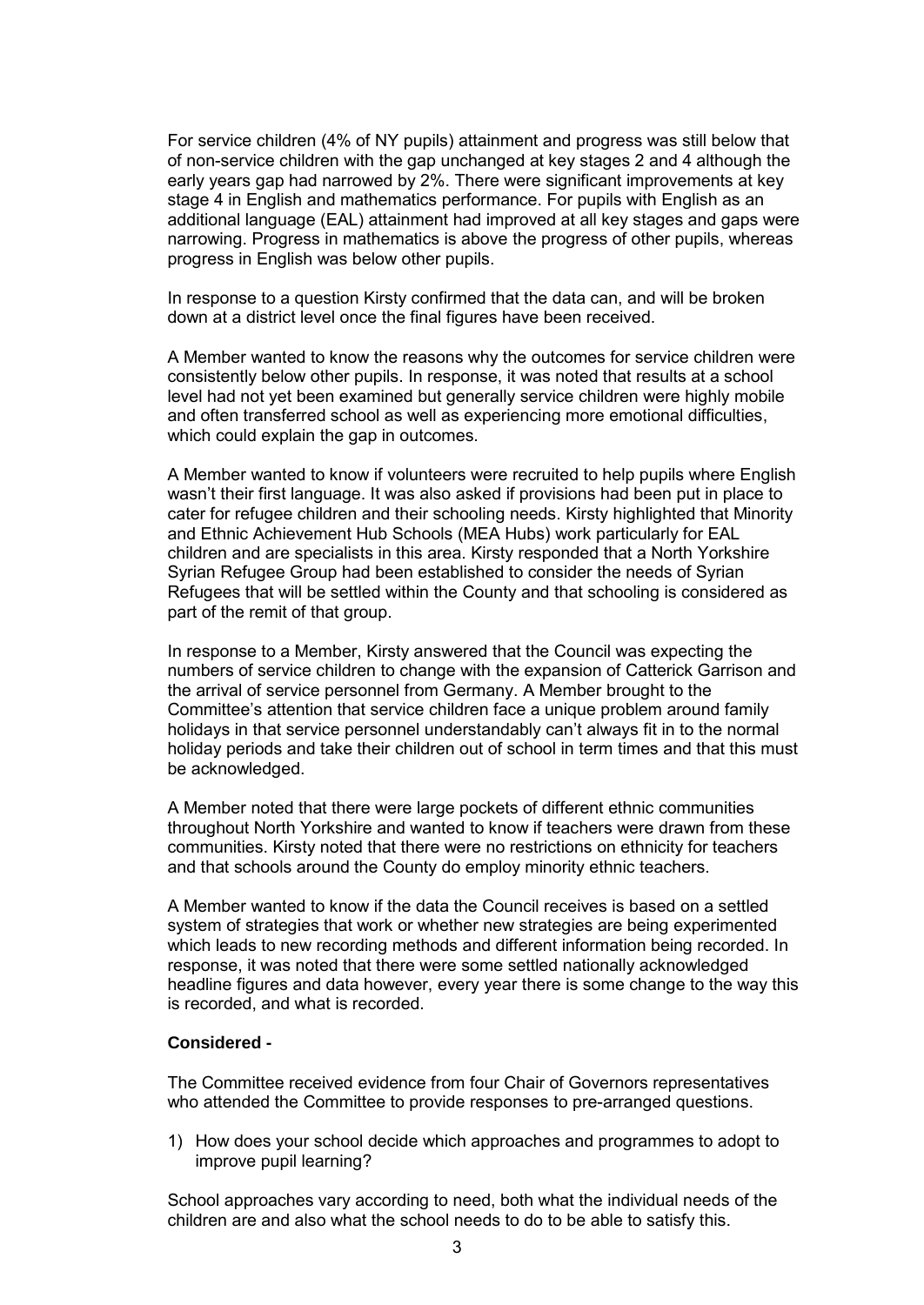Research locally and nationally is very important as a guide to be adapted to your own school, but it is important to get the views of staff and governors. The role of governors through visits and monitoring performance is to help identify if programmes are working and what gaps there are in learning. It is important to have governors with the right qualifications and skills to be able to do this function. Past experience and learning is a useful tool to quickly identify measures that have worked in your own school but also best practice elsewhere.

2) Whose advice do you follow to make that decision – i.e. it is good practise from other school, the local authority, your own research or own sources?

We find that there is little advice from North Yorkshire County Council and in recent years this advice has vastly reduced in both quality and quantity. Visiting schools locally and nationally is an excellent way to share best practice and pick up new ideas. Best practice guidance was available from expert bodies such as Ofsted and the Sutton Trust but it would be good to have more evidence for rural schools.

3) What are the actions that have had the greatest impact on outcomes for vulnerable pupils and, in particular, those eligible for Pupil Premium?

Small schools can target individual pupils in depth and dedicate resources based on the individual's need. Culturally there is a strong emphasis on inclusivity and ambition and that every child can achieve their potential. Senior leadership team member engaging with this, and improving the outcome of vulnerable pupils is central to teacher performance monitoring. The schools represented had a long list of programmes and initiatives aimed at improving the outcomes of vulnerable pupils. On the practical side it was noted things can be done to ease that process, such as holiday classes to support learning, free revision packs, paying for school trips, ICT provision, employing a speech therapist. The best way to improve outcomes is to deploy good leadership and excellent teaching.

4) Which initiatives haven't worked so well?

Most initiatives work well, if anything doesn't work it is stopped immediately. It is important not to have too many programmes on the go at the same time for risk of diluting the efficacy. A pupil premium governor to monitor programmes to ensure their success. The hardest thing to monitor is emotional and social development, academically it is easier to measure outcomes and success. NYCC's Achievement for All programme was useful in some areas but it was often overly bureaucratic and time consuming.

5) Tell us about how you use resources in your school to drive improvements in closing the gap?

A number of ideas have already been mentioned in question three but there is also: the Achievement for All programme has been used, one-to-one interventions, learning mentor support, free examination retakes, afterschool homework and maths clubs, in classroom support, pastoral care, an attendance officer, employing a disproportionate number of teaching assistants with specialist skills, individual pupil led action plans for development and self-evaluation, home-to school support work where turbulent family life may be affecting school performance. There is a strong emphasis on quality first teaching and promoting the best possible learning environment.

6) How do you challenge your head teacher to meet closing the gap targets and how resources are best used?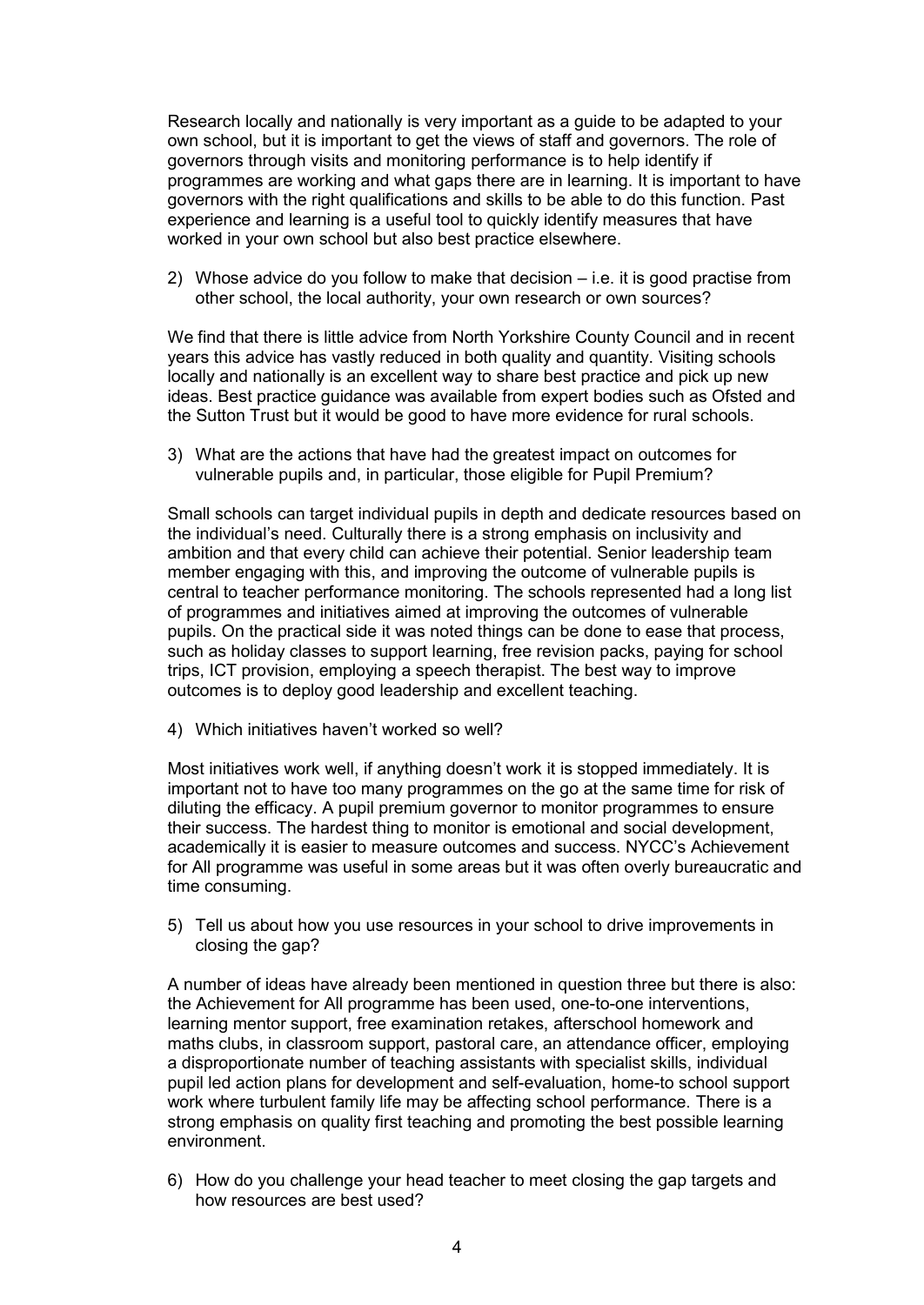Regular meetings are held with the head teacher to focus priorities and evaluate performance. All new governors are given an induction which focusses on the role of governors and teaches them the questions they need to be asking and the areas they need to be challenging performance. Tough head teacher appraisal targets and an effective structure to hold them to account, involving sub-committees were very useful. It is important that governors have a clear understanding of data and finances both nationally and in the school to ensure progress is being made around disadvantaged pupils and that resources are being used effectively and appropriately. It was warned that data should be used with caution, for instance in a small school with a small cohort of pupils, one or two children might be a high proportion and skew data, considering individual students in the case is more appropriate.

7) Tell us about how your school tracks and monitors pupil attainment and progress to check whether gaps are being closed and whether any interventions are working?

Question not used.

8) What are the messages that the school gives about its aspirations for all pupils and how are these communicated?

It is important to emphasise that every child matters. The schools have high expectations of all children. Children should aspire for excellence and it was about breeding that culture and mind-set within the school. This message is conveyed through the school council, coffee morning for pupils and parents, via the website, in school assemblies, notice boards and through staff setting clear aspirational targets with pupils.

9) What would you expect from the Improvement Partnerships, Teaching School Alliances and /or the Council in order to progress your work most effectively and at a pace?

It was appreciated that the country is in financially austere times with ever decreasing budgets and tough decisions that needed to be made; however, finances and difficult decisions do ultimately affect outcomes and if money is taken away outcomes will diminish. The Local Authority does work hard to provide alternatives to these diminishing services however, specialist services within the Local Authority are lacking and there is nowhere for schools to turn. Improvement partnerships are volunteers who are stretched to capacity and cannot be relied on for transformational change and support.

Governance positions are now becoming untenable. There are blocks to seeking Local Authority or cluster head teacher advice on issues. There is concern that some schools have a mentality of pulling up the drawbridge and concentrating solely on their own pupils, and while focussing on your own schools pupils is key schools do need to work in partnership to pool resources and overcome common obstacles. The Local Authority needs to get tough with schools who don't want to work with other schools.

There may also be occasions where the governing body wants to be strategic but it is blocked by senior leadership who don't want to be challenged and this needs to be overcome. Progress at key stage 4 can be an issue as children are often forced to study subjects that they are not equipped to study, which is a retrograde step and affects outcomes. It was noted that small schools receive more provision and that this was a fault in the formula for equal distribution of resources. It was noted that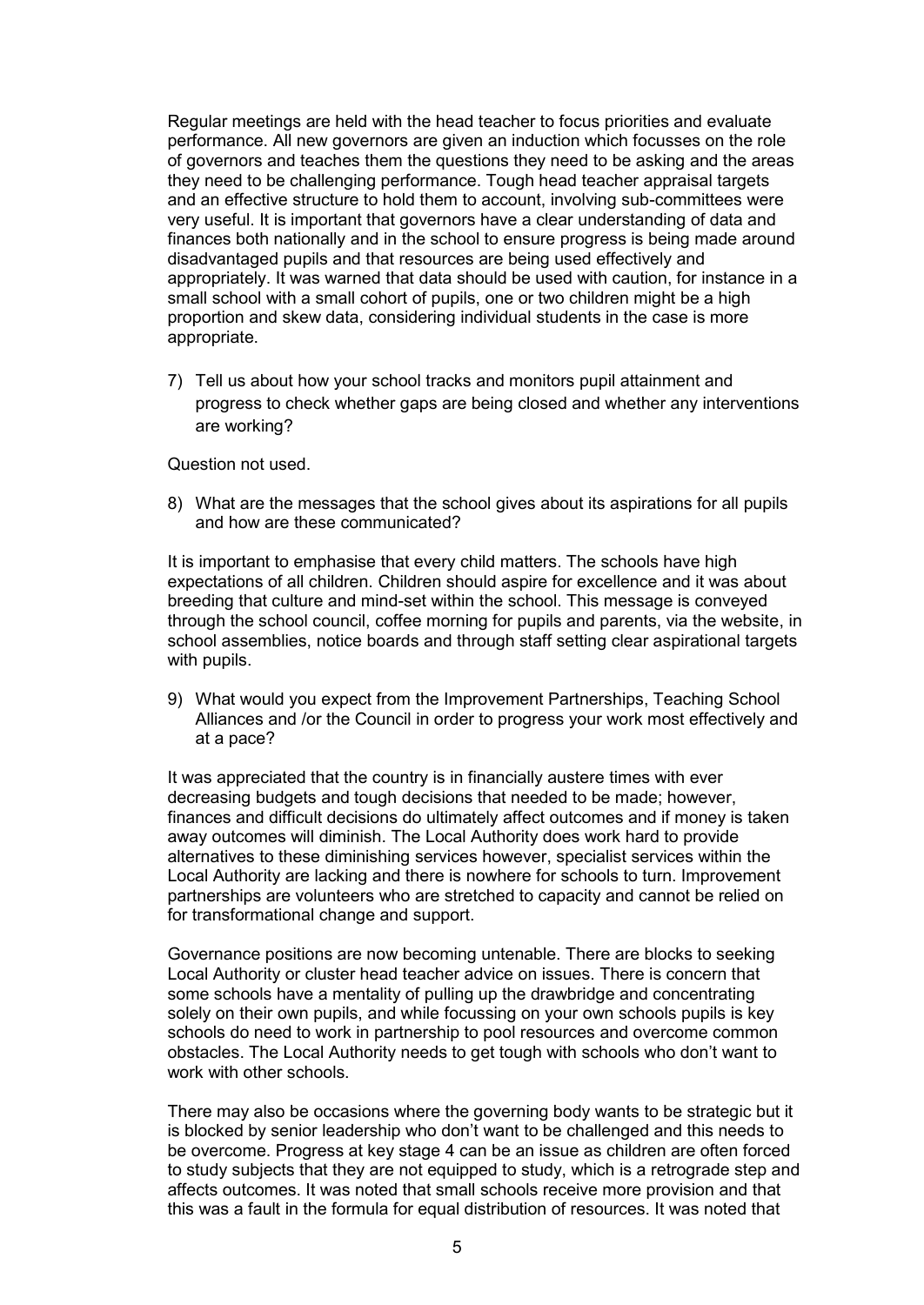the Local Authority supported Malton School through its current strategic change by delaying cost cutting measures and that there is an opportunity for progressive change in this area through partnership working.

10) Tell us about the challenges within your particular geographical area?

One challenge that was noted was for areas with higher EAL children it wasn't language that was the barrier but attendance. It might be a cultural thing but it was particularly prominent in eastern European families. If there was a wedding or a family event the whole family would travel for the event and the children would be pulled from school.

Following the pre-arranged questions Members congratulated the chair of governor witnesses for the insightful and illuminating comments.

A Member asked for expansion on a point that was made in response to question 2 about the quality and quantity of advice that is received from Local Authorities. In response a governor noted that the school had always had a good working relationship with educational advisors but those advisors have now gone. There was nowhere to go for information, the chair of governors would have to go to the head teacher or self-research, neither of which were ideal. Instead the school has gone private for an excellent package of support.

A Member wanted to know what the Local Authority could do to promote emotional and social development. In response it was highlighted that schools were not social care and that a lot of help and support was needed in that direction both with the individual pupil but also their family.

A Member noted that as Councillors they cannot always rely on figures and that an open forum like this one is useful to help draw up strategies.

A Member noted the emphasis that was placed on high quality teaching in the governor's responses and wanted to know how the schools had found recruiting and retaining quality teachers in relation to closing the gap. The rural location of many schools in North Yorkshire was raised as a particular challenge in recruiting and retaining staff due to the perception of social and family life particularly for young teachers. One governor noted that for his school and other local schools he felt that retention of key staff was higher than it had ever been and that the school benefited from dedicated hard working staff. Another governor noted that smaller schools have different challenges and often merged classes and ages which can be difficult for inexperienced staff.

# **Considered -**

The Committee received evidence from four head teacher representatives who attended the Committee to provide responses to pre-arranged questions.

1) How do you establish what is likely to have the greatest impact for each pupil in accelerating progress to close the gaps?

The schools closely monitored feedback and performance of targeted programmes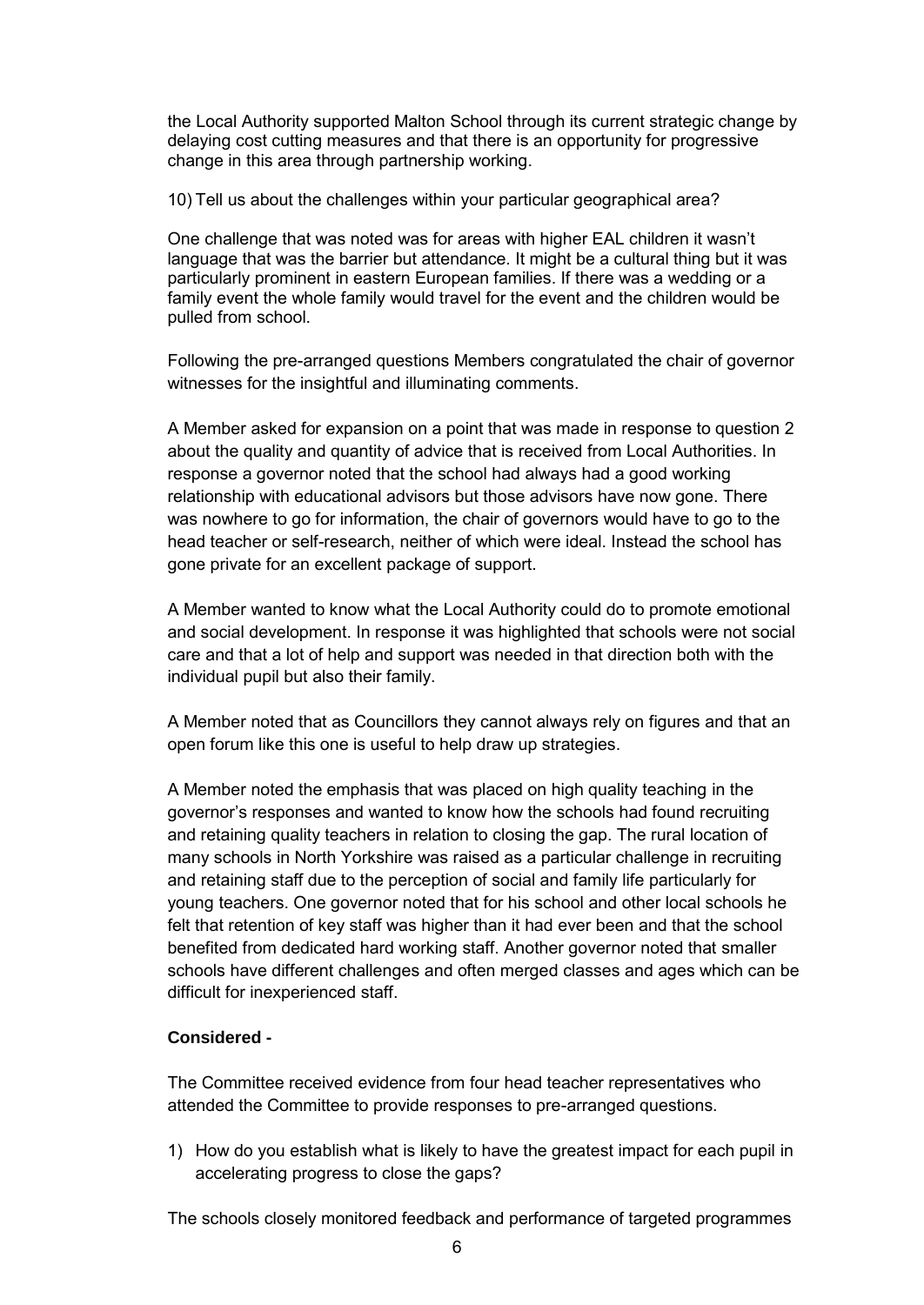and discussed their outcomes with the teachers involved. Staff were trained in interventions and identifying when early intervention is needed. Schools often bring in external agencies to deliver programmes, learning from past experience, as well as looking at local and national best practice as other ways of discovering effective methods to close the gap.

Consideration of Department for Education guidelines are a good indicator of how good a school is, and how it should be performing. It was noted that the governors had emphasized partnership working and this is a crucial area to share best practice and pool resources. It was stressed that every child is different and that there are variations in every year. There may be pupils categorized as disadvantaged who are high performers and similarly children who do not receive pupil premium but face difficult academic and social challenges. One head teacher highlighted the positive impact of individual education plans, led by the pupil which looked at what makes learning hard for you, what works well for you and what can we do to help you. All the teachers have access to all the plans so they know what works for each child in their class.

2) How does your school challenge/support/enrich the offer to ensure the more able disadvantaged pupils make accelerated progress?

Schools have a number of voluntary workers who mentor and support some of the children in cross curriculum activities. Engaging with other schools for instance in a maths competition is a great way to both challenge and offer new opportunities. Staff use targeted interventions based on need and are aware of needs and can adapt their teaching. The school can help to address practical difficulties in a similar vein to the points that the governors raised in response to question 5. Finally, there is always a constant focus on disadvantaged pupils; pupil premium is the first item on all school leadership meetings and there are constant reviews throughout the year to consider interventions, programmes and support and to consider their efficacy.

3) How do you ensure that teachers' expectations of vulnerable children and young people are high?

There is a high expectation for every child which is founded upon high quality teaching. Core school ethos has got to be about ensuring all children do their best. Teachers are set performance management targets which are reviewed termly. Registration forms are regularly updated with the children's needs. Profiles of vulnerable children are sent to the heads of departments. It is also important to stress confidentiality and that information is provided on a need to know basis. However, following on from question 1 there is no generic way to deal with disadvantaged children but the process needs to be robust to ensure that it is tailored to the individual.

Key aspects of home life need to be considered, sometimes the biggest barriers to learning can be at home and it is crucial to get parents buy in to aspirational targets. Communication both to teachers and parents but also to pupils is essential. Fostering the staff/pupil relationship ensures that all of the programmes and aspiration works; the pupil has to go with you and needs to feel valued and wanted.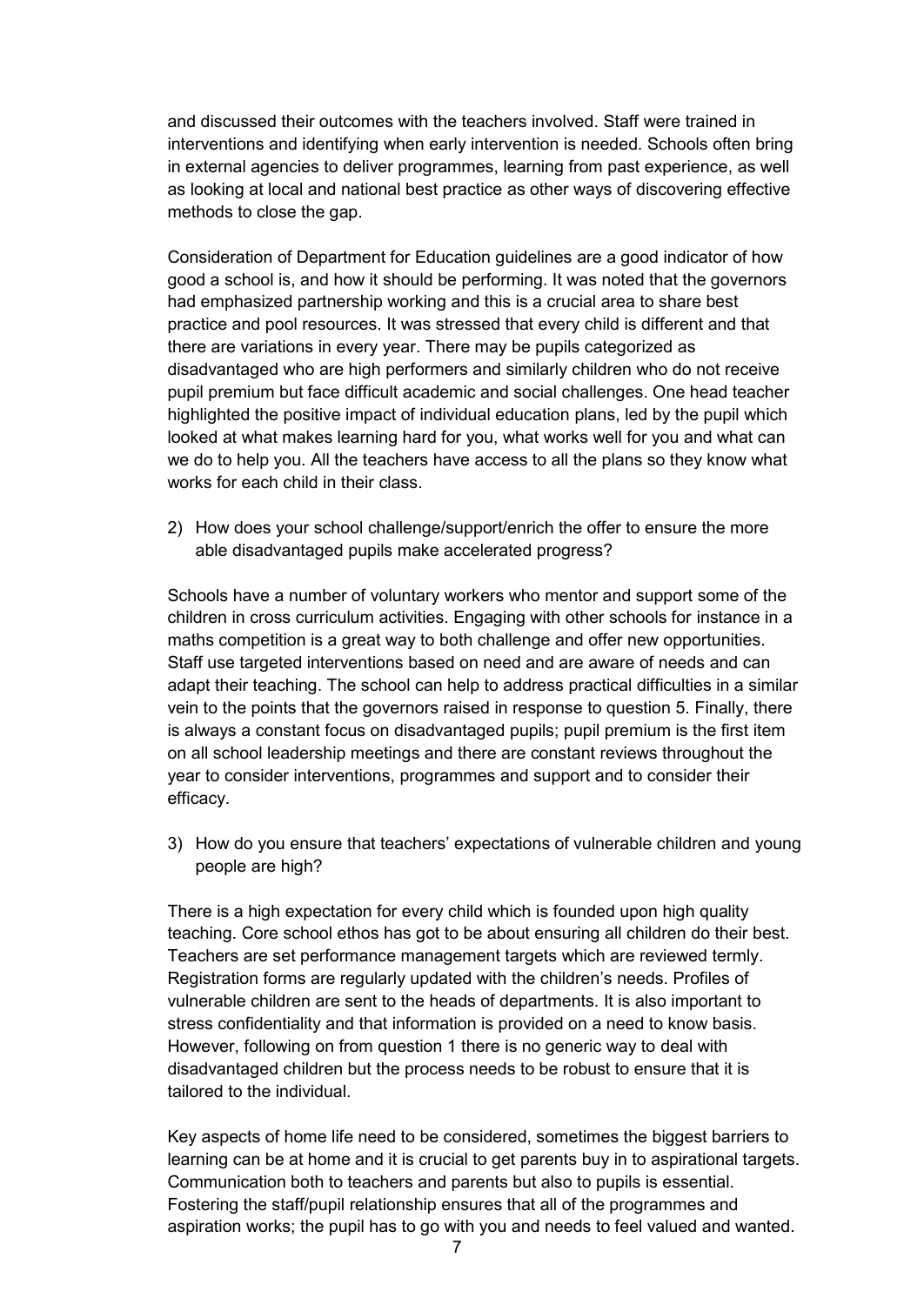4) How do your governors evaluate the impact of your closing the gap strategies?

It is important that the governor role is one of a critical friend and that they are there to challenge but also to help improve. Governors have a tight grip on the data as well as the finances to ensure that investment leads to positive outcomes. The potential issue is that governing bodies can be a fluid body and training is essential so that new governors know their responsibilities and can probe into the detail appropriately. One school had a specific pupil premium governor who focused solely on pupil premium outcomes and could observe programmes and ask teachers and pupils for soft evidence. All or other/ schools had sub-committees to look at disadvantaged pupils and pupil premium was the first item at governing body meetings.

5) Tell us about your use of data to identify underperforming pupils and how do you compare the performance of pupils eligible for the Pupil Premium with other eligible pupils nationally or with all pupils?

Progress is dependent on an accurate baseline assessment of each child. Is that starting point a fair reflection of the child's ability? Looking back at outcomes is a chance to reflect on the accuracy of the process that the school has in place to do those assessments – did the child achieve what we were saying they were going to achieve, and if not why not and is it the fault of our processes? There is always one eye on the national expectation of children but it is vital that the story behind the data is known such as soft data and knowing your pupils, as this can often highlight need better than numerical data.

6) Do you have a number of transient pupils and how do you ensure their educational progress?

The schools had settled populations but the importance of a quality baseline assessment was again emphasized for transient pupils. It is also essential to liaise with the previous school to gather as much information about the background of the pupil.

7) Tell us about the challenges within your particular geographical area?

Aspiration was raised as a salient challenge for schools, particularly in market towns where there can be a huge variance of housing from million pound properties to social housing. Drawing from a wide range of primary schools means that children can come into a secondary school and see other children who are more privileged than they are which means raising aspiration can be a real challenge. Attendance can also be difficult to manage as parents often have holiday jobs and as a result want to take their children out of school during term time.

8) What would you expect from the Improvement Partnerships, Teaching School Alliances and /or the Council in order to progress your work most effectively and at a pace?

For many years schools have tended to work in isolation whereas now there is a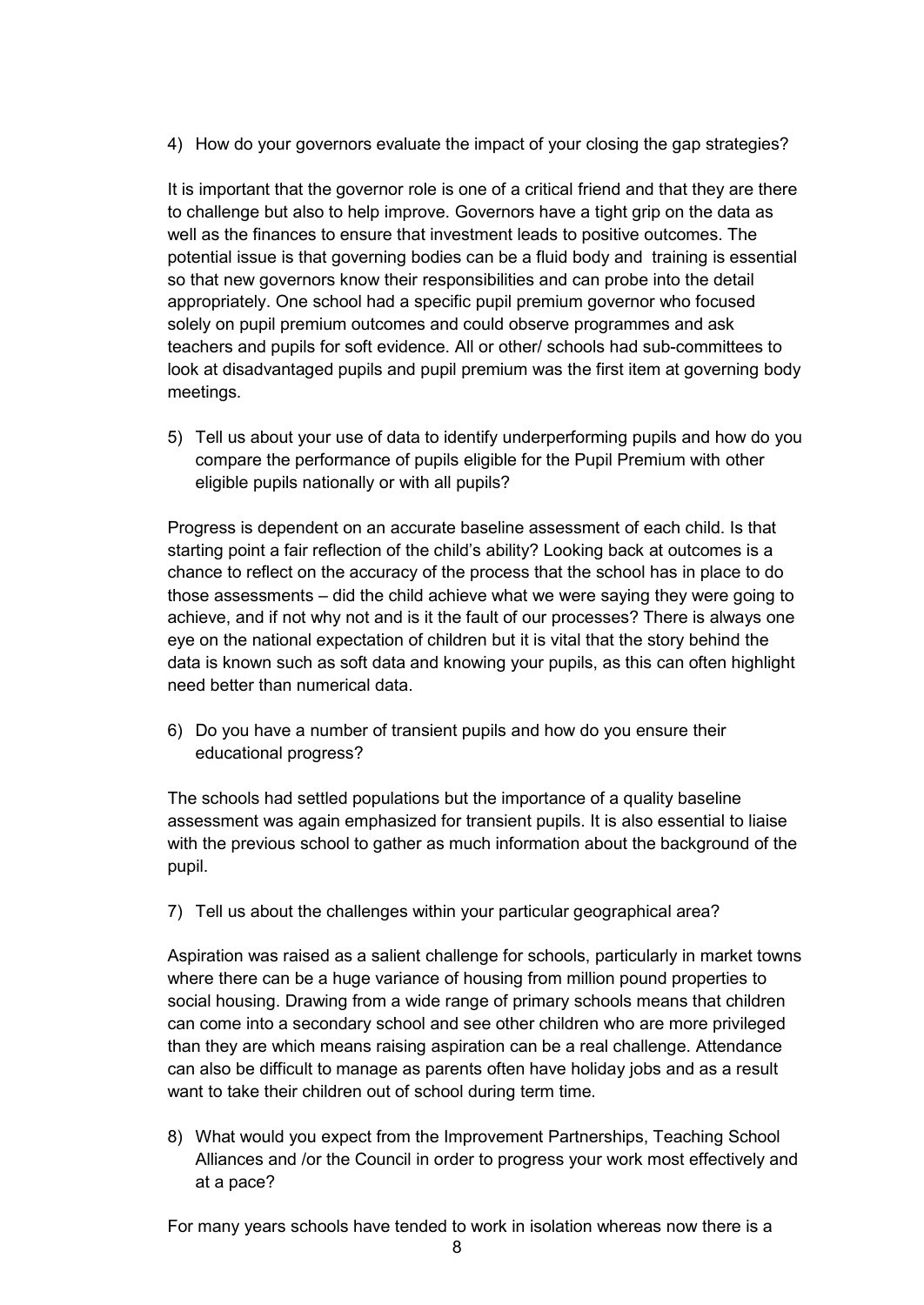real need and a shift in emphasis towards collaboration through things like the improvement partnerships to looking at a wider context for skills, expertise and pooling of resources. There was now a positive attitude for academies towards working with the local authority despite the perception that they were at odds and academies can play their part in supporting other schools across the County.

9) How do you deal with the transition for those children entering secondary school from primary school?

Secondary schools put on transition days where year 6 pupil premium students can shadow year 7 pupil premium students. Engagement and consultation with the primary schools that they are coming from in designed to find out their background and what has worked for them while at school. The primary schools invite secondary colleagues in to work alongside primary teachers to chat and spend some time with the children. Often it is about getting in early to have maximum impact and build up a rapport and this can mean starting in year 4 or 5.

10) What are the barriers for vulnerable children and young people and how do you work with parents and other partners to remove them?

Following on from question 9 the key is early access at a primary age because if you don't get involved with the child then, by the time the child is 12/13 the wheels are coming off.

Members thanked the head teachers for their comprehensive and honest answers. In response to a request for further clarification on buddy schemes between older and younger pupils it was noted that another successful scheme was a year 7 mentoring scheme led by sixth form students. Sixth formers are trained through programmes like RELATE while year 7 students have someone with experience that they can go to who can bring a different dynamic to their teachers. In addition, the school provides at least two sixth formers in each of the year 7 classrooms for at least the first two terms for further support.

## **Considered -**

The Committee received evidence from three teaching alliance representatives who attended the Committee to provide responses to pre-arranged questions.

1) How many schools are in your alliance and what area does it cover?

The Scarborough Teaching Alliance is a Cohort 4 alliance in its second year. It started with six schools and now has 20 formally signed up. The Alliance's reach is increasing all the time particularly as the support offer develops and includes teacher training, continuous professional development, school to school support, identifying and developing leadership, specialist education leaders peer support and research opportunities.

The Northern Lights Teaching Schools Alliance is a Cohort 2 alliance in its fourth year. It covers Lancashire, North Yorkshire and Bradford and has 25 strategic partners in the alliance which is not just schools but also anyone connected to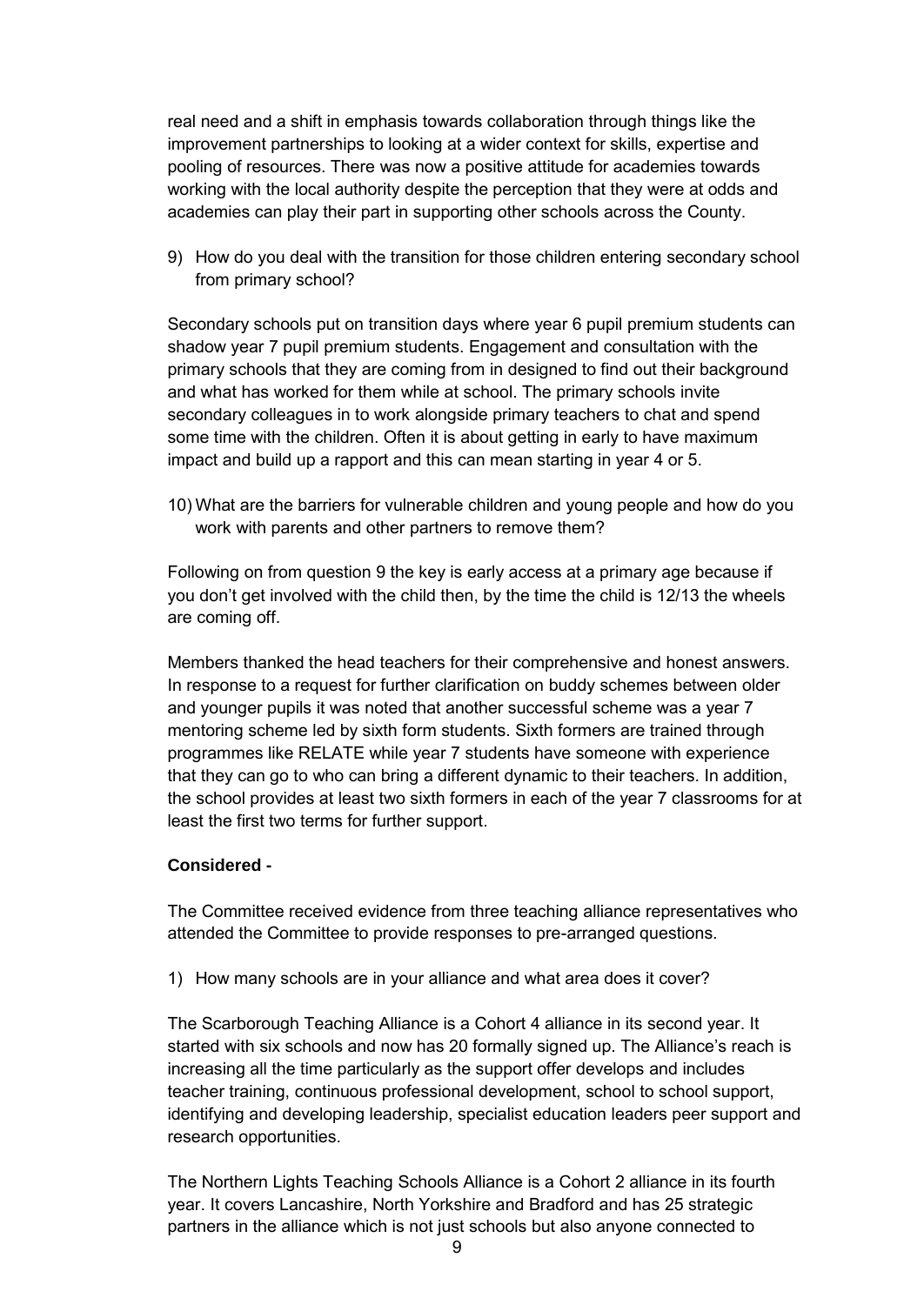education and wellbeing in the sector. The Alliance has a moral imperative to improve the standards of schools in the Alliance area and to achieve the best outcomes for all pupils using a variety of packages and programmes.

2) What is the purpose of your alliance?

Question not used – answered in question one.

3) How do you, in your role as an Alliance help to close the gap for vulnerable pupils both in your own Alliance and in a wider context?

It was essential to note at the start that all schools are different and it is important to work to individual areas and needs. Although there might be certain ages that are the majority in the alliance such as early years in Scarborough there are practices, programmes and techniques that are applicable to all ages. The key strength of an alliance is the ability to draw from the experience and expertise of a wide range of diverse partners. Access to a larger array of data and more people to analyze that data means that alliances can often bring a fresh view and a new approach. Some of the practical measures can be to provide support such as special leaders on education who have proven track records of transforming schools or services go into schools that need support. Another measure is a pupil premium reviewer at a senior leadership level who focusses on raising outcomes across alliance schools. There is also a reciprocal relationship with the alliances learning all the time from the partners that they work with.

4) How do you know your work is having a positive impact on outcomes?

The proof is very much in the pudding and is often seen from improving outcomes from Ofsted. The biggest barrier to success was often teacher confidence and it was about developing an ethos and positive culture to promote confidence which then ultimately improves outcomes. Using data to inform outcomes, looking at what is making an impact, what can be done at the earliest possible stage – because smaller differences can then have larger impacts later. The strength of the alliance is the support network it provides and knowing what is available to schools such as Child and Adolescent Mental Health Services who can help with certain issues that a school cannot.

5) What successful strategies have you seen in your Alliance?

Question not used – answered in question three and four.

6) How will your role fit into the Improvement Partnerships that have been set up?

Teaching alliances fit well into the role of the improvement partnerships. The alliances have the skills to enhance an improvement partnership because alliances need to network and work collaboratively with a range of partners to achieve outcomes. It is about building capacity within schools, alliances offer school to school support to help to do this. It is important to involve all school ages in plans and for the improvement partnerships to collaborate as issues don't stop when children move key stages. Schools need to own the improvement agenda and that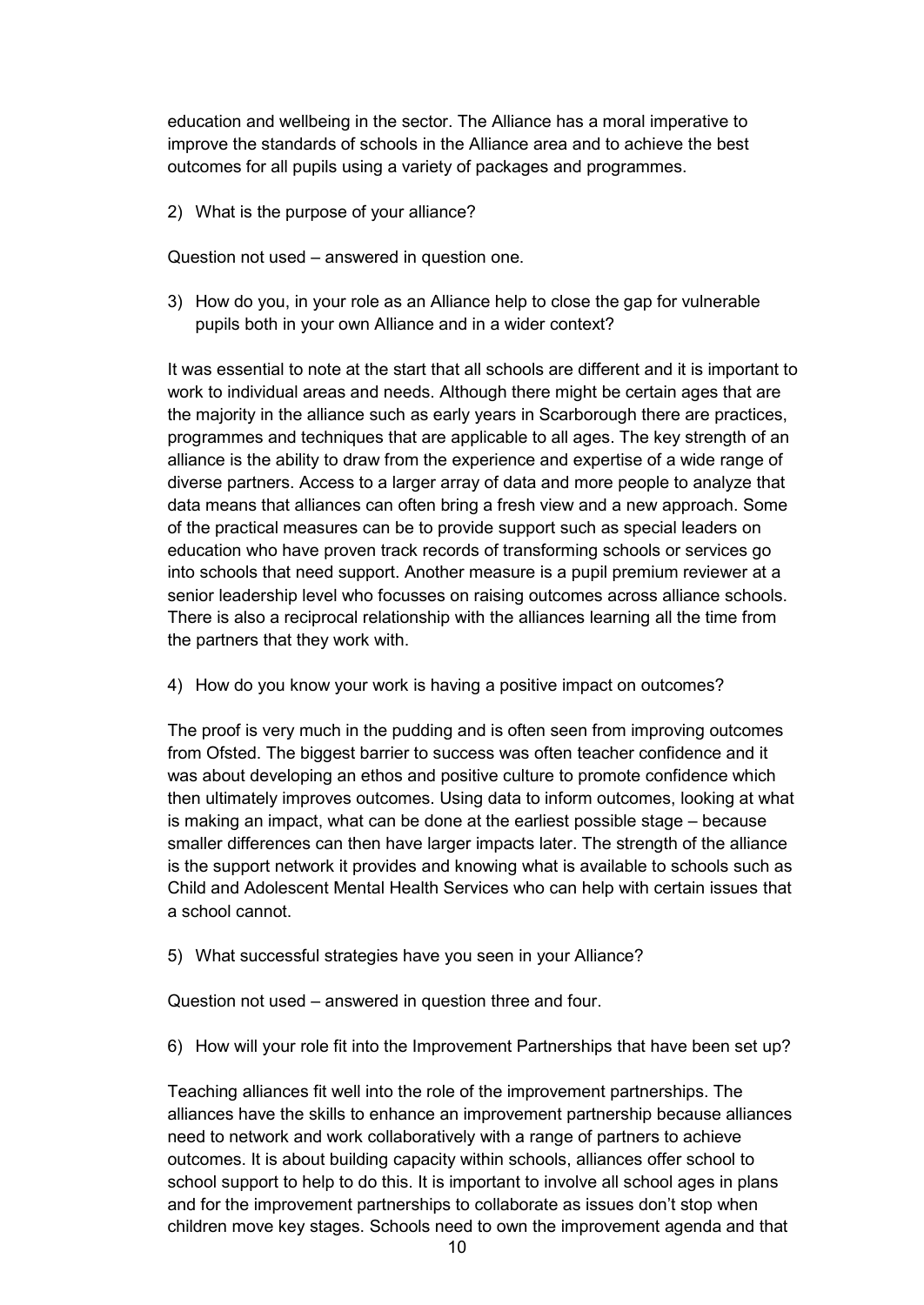needs to be a key focus of improvement partnerships.

7) What are the challenges in your particular geographical area?

The challenge for North Yorkshire is the rurality and the fact that travelling can be a real problem. The negative perception of rural locations can make it difficult to attract teachers and staff to relocate to the area. Coastal communities also present their own unique challenges. Scarborough, in particular, has a deficit in graduates and has had to work hard to secure a relationship with Hull University. Scarborough also has problems with drug, alcohol, and domestic abuse. A recruitment strategy is essential and it is about promoting the area both professionally and socially as well as encouraging more home grown teachers through teacher training programmes.

Members thanked the representatives for bringing the Committee's attention to a different perspective on the issues schools can face.

A Member wanted to know how the teachers in the alliance are sure that the focus remains on their day job, as well as governance structures more broadly. The alliances are set up like a business entity – with their own board of directors and staff. The staff focus is on development needs and seeks to ensure that the alliance leadership don't get distracted with the intimacies of the day to day operation. School governors are trained to provide that challenge to ensure the focus isn't solely on the alliance, however, they are cognizant of the improvement agenda and understand there needs to also be a focus on this. Capacity building is then key, the alliance aims to improve capacity within schools which then further strengthens the alliance so the relationship is cyclical.

As alliances are always looking for funding in a shrinking pot no programme is conducted without knowing what resources are available and there is a clear plan in place from implementation to evaluating outcomes. This has been brought into even sharper focus now that the number of accountability streams has increased with the introduction of improvement partnerships.

## **Considered -**

The Committee received evidence from Dr Peter Rudd, Reader, Institute for Effective Education at York University who attended the Committee to provide responses to pre-arranged questions.

1) Where and what are the best examples of best practice in closing the gap?

Dr Rudd began by commending the Closing the Gap strategy that North Yorkshire County Council had put forward and that it covered all the key areas in supporting attainment of disadvantaged pupils.

This wasn't an easy question to identify geographically, there was greater clarity statistically. However, there were a few centres that had made strides in closing the gap and were worth studying – such as the London schools, Plymouth, and Poole and Hastings for addressing coastal challenges.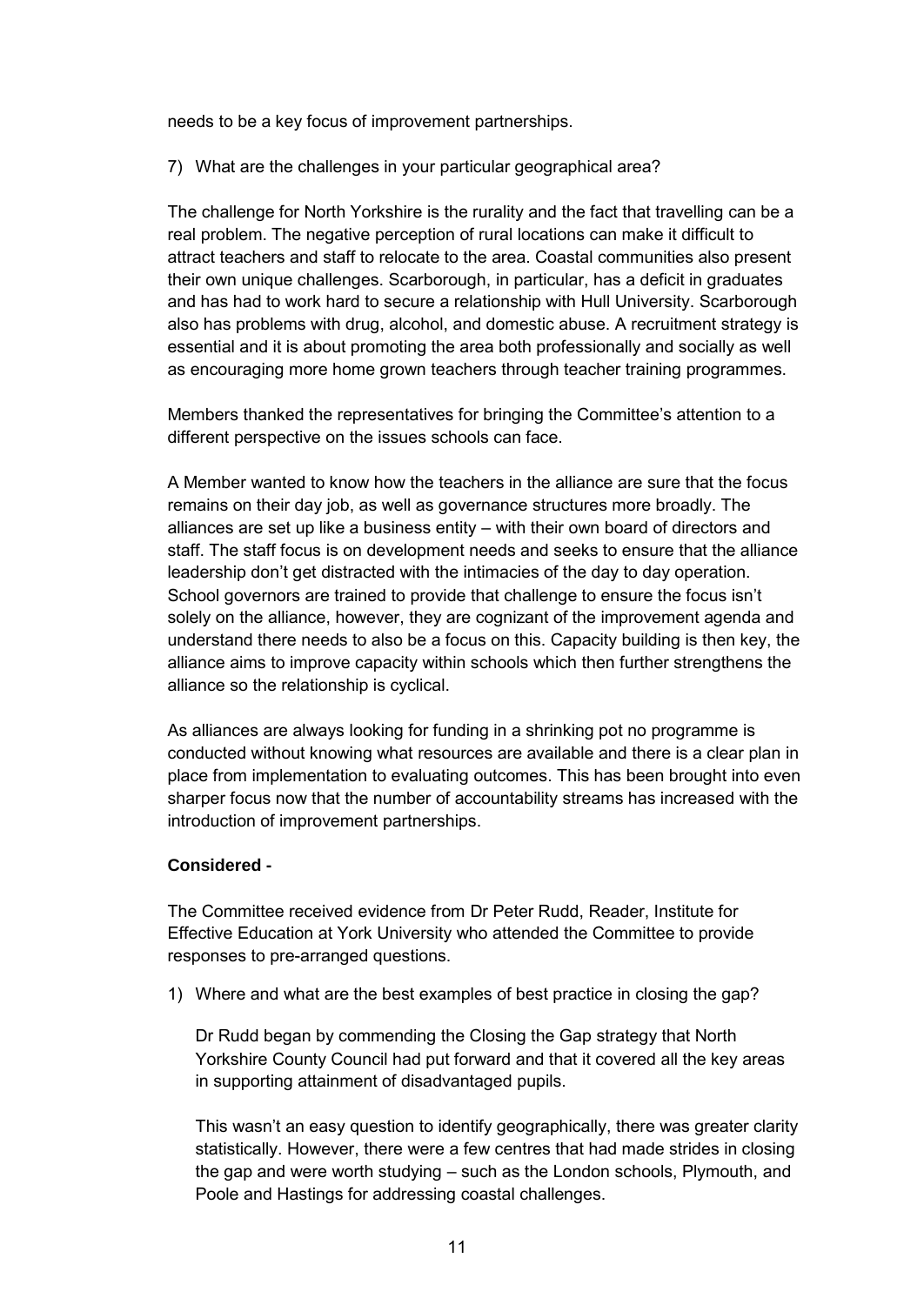2) What are the three most signification "actions" a school can do to make the greatest impact?

Caution must be given to assigning a specific number to the best actions that can be taken as actions are very much dependent on the individual schools and individual pupils. Evidence suggests that too many actions, strategies and interventions can become dissipated and dilute the effectiveness of them. A recent study found that 18 was the average number of interventions in schools which represented small and many pupil premium investments.

Commenting generally three positive steps that can be taken are, to maintain and enhance a focus on child centered learning to improve attainment which involves a move from traditional teaching to investigating exploratory learning. Second, parental engagement is central to children's learning, absences are correlated to underachievement. Finally, retaining and recruiting high quality teaching and encouraging a can do attitude and positive school ethos demonstrably enhances student learning.

3) JRF research in 2010 pointed towards a potentially key role for differences in how children and parents feel about themselves and their prospects – is this still the view and how can this be best addressed?

The Joseph Roundtree Foundation research from 2010 is still valid. Wellbeing is linked to important ways to attainment, while a priority is learning in the classroom it also needs to be learning outside of the classroom to build a whole developed character.

4) What is your understanding of the challenges to closing the gap in North Yorkshire?

Underachievement generally has been shifting from cities to rural areas, market towns and coastal communities. It doesn't always apply there are always exceptions to the rule. Key challenges for North Yorkshire are geographical isolation as well as the poor transport links that come with a large rural area. Expectation and aspirations for some pupils could be higher from parents, teachers and most importantly from themselves. These things seem to have fallen through the gaps of big initiatives so North Yorkshire may have lost out on funding to address these challenges.

5) How realistic are the targets set out in the Council's Strategy for Closing the Gap in Educational Progress and Attainment 2015-2018?

The Council's strategy contains a good set of targets. Early years and key stage 2 targets are and should be ambitious. There is always the balance to be struck between what is realistic and what is too ambitious. The key stage 4 target could be more positive, perhaps introducing a step change, firstly to get to the national target and then to achieve beyond this.

Members thanked Dr Rudd for offering an academic and informed opinion of North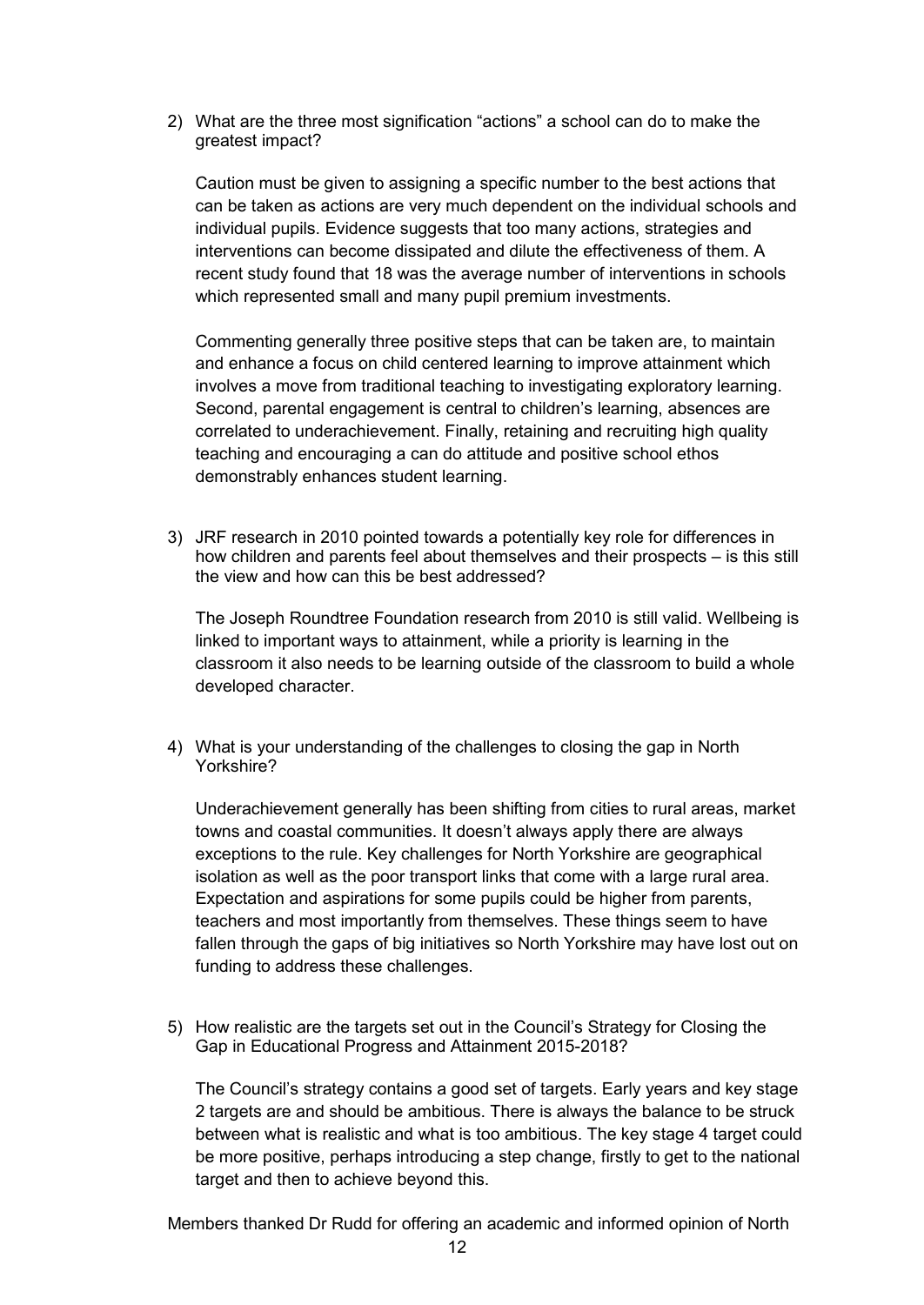Yorkshire's Closing the Gap strategy. In response to a Member, Dr Rudd noted that the strategy was very comprehensive and that all the key areas were addressed.

Addressing a Members concern about pushing ambition, Dr Rudd advised that stamina and sustainability of interventions were pillars of longer lasting success.

A Member echoed Dr Rudd's comments and concerns about the shift of underachievement to coastal communities and wanted to know the role of deprivation on attainment. In reply, it was outlined that deprivation can have a detrimental impact on attainment. Recent studies find that around two-thirds of academic outcomes are based on 'in school factors'. School is often a leveler for children given that, regardless of background, they have access to the same equipment, teaching and facilities. But that still leaves a significant percentage, around a third, to out of school factors demonstrating the importance of involving and engaging with parents.

# **Considered -**

The Committee received evidence from three North Yorkshire County Council Officers who attended the Committee to provide responses to pre-arranged questions.

1) How do you ensure that the Council's vision on closing the gap is communicated to schools and "bought into"?

The Council collaborates with schools when drawing up the Closing the Gap Strategy, engaging with them throughout the process and not just at the end. Head teachers are consulted during head teacher network meetings to ensure buy in. There is a Closing the Gap Strategy Group that holds regular review meetings and ensures that all the schools are informed. The strategy is part of the wider Young and Yorkshire plan and there is alignment to the 10 priorities within that strategy which had considerable buy in from schools, families and young people. Targeted work is also undertaken with specific schools that are struggling to close the gap.

2) How will the Improvement Partnerships support school-to-school improvement for Governors and Head teachers?

The improvement partnerships have only recently come into being. They were drawing up plans focused on closing the gap. Part of the secondary work is about recruitment with specific funding dedicated to this with the Council advertising its vacancies on its website. The partnerships will aim to build capacity amongst head teachers so that they can support and challenge each other on school improvement. The majority of schools have signed up to the vision and potential of the partnerships.

3) How does the Council support governing bodies to be able to provide high quality challenge and support to school leaders?

All parties need to be aware of the enhanced responsibilities and expectations of governing bodies. Legally, governing bodies do have to receive external advice to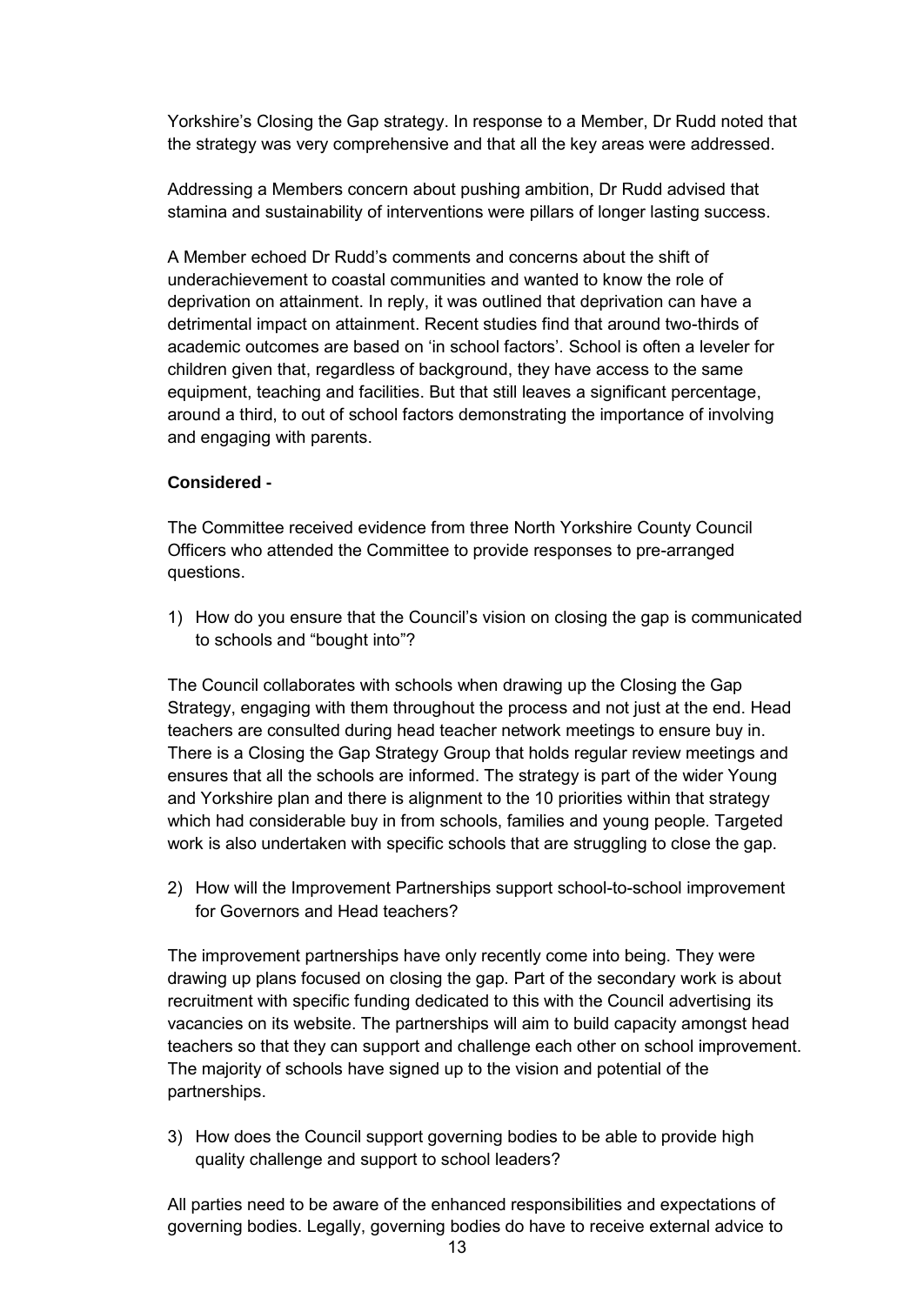support management priorities. The Council offers dedicated advice and training of clerks and governors and can offer bespoke training – including on the pupil premium – based on need. As part of school reviews, the Council reviews the arrangements and the effectiveness of the governing body as an integral part of a school.

There are governor network meetings each term across the County where the Council can make governors aware of national bodies or developments as well as upcoming Ofsted inspections. A key support to governing bodies is the clerk and the Council can train clerks to help governors be more challenging as well as supporting them in their roles and responsibilities. All school governing bodies had to reconstitute in September 2015 and support was offered to help them to become as effective as possible.

4) How do you ensure that the support is focused at the right places so that is effective and proactive?

In depth analysis of the data is essential, although as mentioned by the head teachers representatives you also need to be conscious of the size of the schools and their cohorts. Support needs to go to where it is needed most and the Local Authority needs to help the school to build up a bigger picture. Educational advisors engage with staff and pupils within the school as well as looking at the holistic objective view. Tight support plans are then devised in consultation with the head teacher and the governors. One such targeted project that the Council is running is £250,000 per year for the next three years to specifically improve the wellbeing and aspiration of pupils in Scarborough.

Effective communication is essential and key messages focus on the seven building blocks to support achievement produced by the National Foundation for Educational Research. Support drills down across all age groups and all those involved in the outcomes of children. The Council has honed its support for the transitions of service pupils, it has a Service Pupil Strategy Group involving a range of partners including parent representatives and service pupil champions. A lot of targeted work has taken place in schools with a high proportion of service pupils across both academic and pastoral care and despite progress it is still lagging behind that of other pupils. For minority and ethnic communities it is about raising awareness of Minority Ethnic Achievement Hubs through targeting areas of need but there is currently a low take up for it.

5) How do you hold schools to account for the progress of vulnerable learners?

As well as the measures already mentioned such as school reviews the Council receives behavioural and attendance data for schools which provides evidence of progress, or lack of it. Where the Council has real concerns with the progress at a school, it does have statutory powers to intervene where children are being failed however, preceding this usually comes a warning notice to improve standards.

6) How do you measure the impact of the closing the gap initiatives. Are there too many and should there be a stronger focus on fewer initiatives?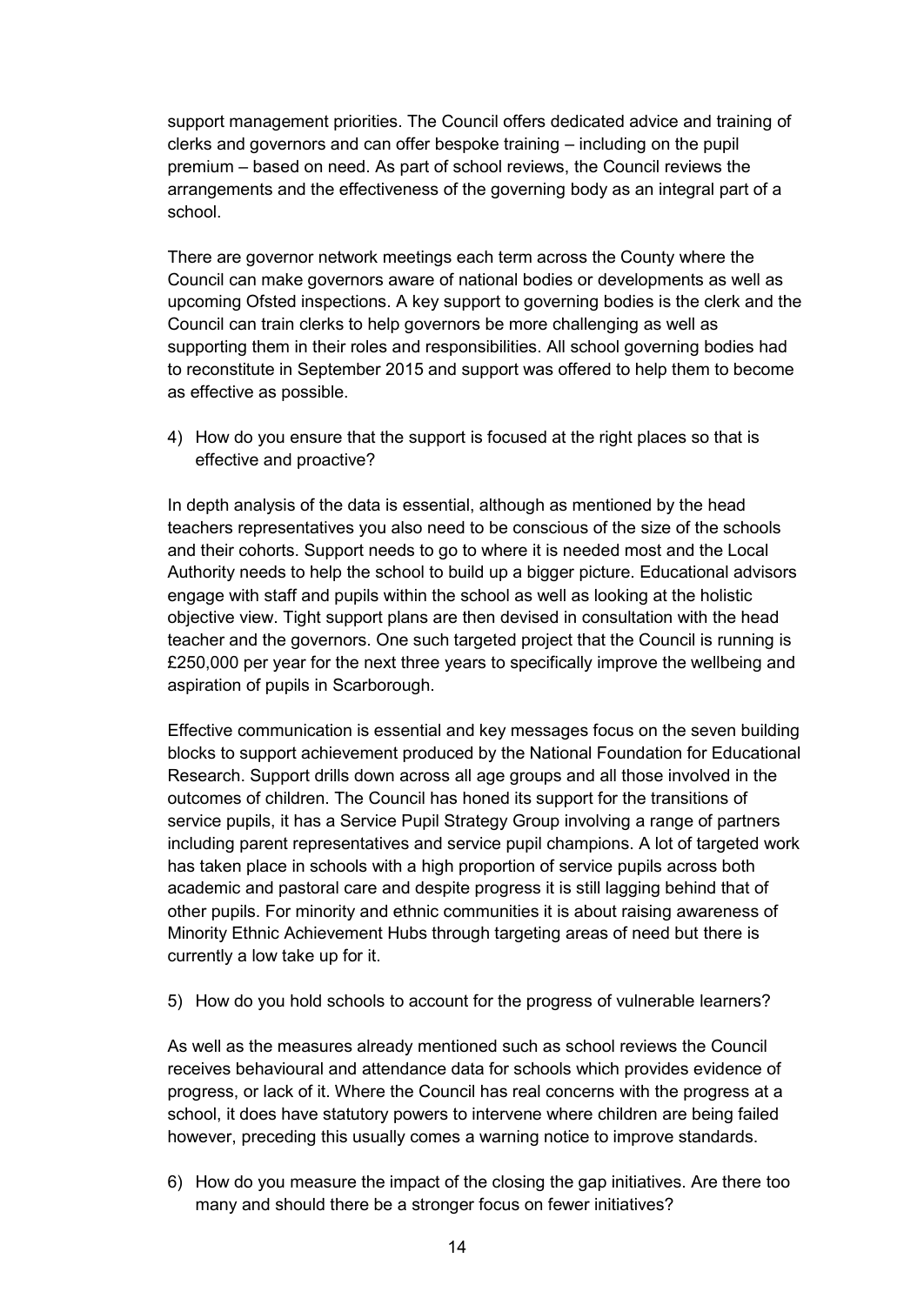Question not used.

7) How are the ten immediate priorities described in the Strategy progressing and how are you monitoring impact?

The Council has commissioned Adrian Gray, a former inspector for Her Majesties Inspectors of School and now a professional external advisor on school improvements to drive forward the progress on the ten priorities. Schools have been written to and surveyed to provide the Council with their observations on what is working and what initiatives aren't having an impact and why. There will be 20 school visits in December and this will be ongoing in order to produce a picture for North Yorkshire.

8) Given that the Early Years Closing the Gap Strategy is advanced in its implementation, what has been the impact?

Early years needs to undertake a two stage approach to the analysis, firstly to see what the impact has been on each of the 15 reach areas and then, what needs to be done to progress in the year ahead. Areas have been identified such as boys in speech language and communication support, the efficacy of full wrap around support and awareness raising – is the early years gap because 2 year old vulnerable children aren't taking up their places?

Members thanked the officers for bringing the Committee up to date on the Closing the Gap Strategy.

A Member wanted to know if the County struggled to recruit Maths and English teachers. It was noted that there were significant issues nationally and North Yorkshire wasn't exempt from them – such as disjointed teacher training, disparity of geography, teachers leaving the profession as a result of pressure, the appeal of the city particularly for younger teachers and in marketing North Yorkshire. This might even involve schemes like housing teachers if they can't afford a property in areas of teacher shortage. Northern Ireland has an over subscription of teachers and the Council was looking there for teachers.

In response to a Member asking about the usefulness of data for teachers it was stated that the Council only collects data at a school level which was the headline data, whereas schools collect their own individual data. What the Local Authority has to be aware of is the data the schools are collecting accurate? Only then can the data be used to inform schools and teachers however, if the information is incorrect this cannot be done. This may involve training teachers and schools to collect data appropriately.

A Member wanted to ensure that the Syrian refugee children moving into North Yorkshire had been accounted for including where they would live, go to school etc. In reply it was pointed out that there is a North Yorkshire Syrian Refugee Group involving District/Borough Council partners to resolve these problems and that this had been accounted for.

A Member stated that infrastructure was a real issue particularly around new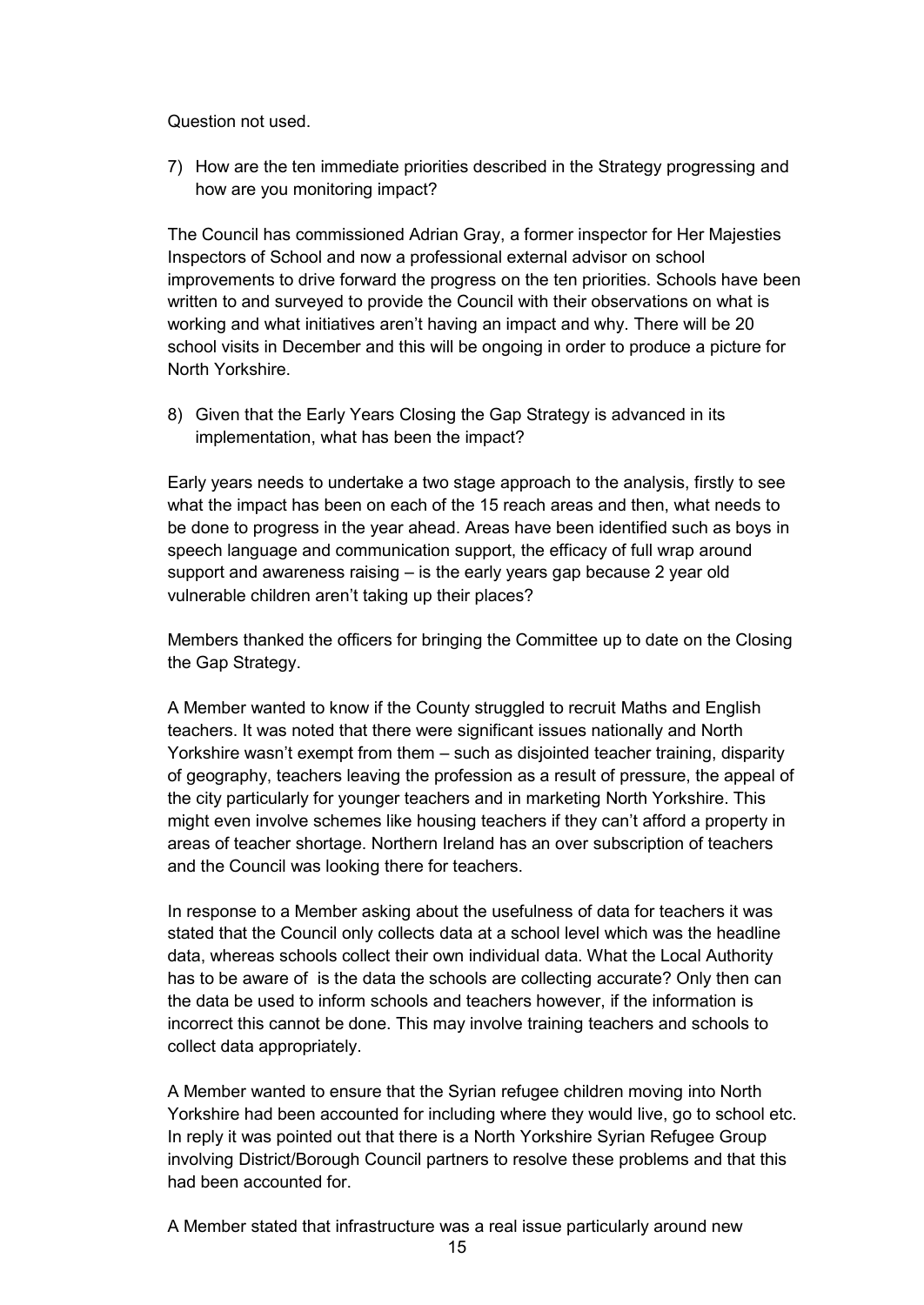housing settlements where the number of families' increases but the schools can't keep up with the rises. While you can expand a site to include another classroom you can't expand the kitchen, staff room, parking and other school infrastructure in the same way.

# **Resolved -**

In consideration of the evidence heard from witnesses, the Committee agreed that it should write to North Yorkshire County Council's Corporate Director of Children and Young People's Services with their observations and recommendations on the Closing the Gap Strategy for North Yorkshire and that the Councillors comments be collated and finalized into a response by the political group spokespeople at the Mid Cycle briefing scheduled for 4 December 2015.

## **79. Online Safety – 12 months follow up on the Task and Finish Group's success indicators (moved earlier due to time constraints)**

#### Considered –

 The report of Karen Squillino, NSPCC Schools Service, Schools Manager North Region to update the Committee on the implementation of the recommendations from the Young People's Overview and Scrutiny Committee task and finish group on Online Safety of Children and Young People.

The Committee noted that a campaign plan had been developed by the North Yorkshire Safeguarding Children's Board e-safety task group and was informed by a consultation event with children and young people in February 2013.

The aim of the plan had been to deliver a campaign in North Yorkshire which assisted parents to have conversations with their children about how to stay safe online and promoted online safety to children aged 8-12 years.

The campaign had begun with a period of planning and stakeholder consultation which had resulted in all local stakeholders having an understanding of and opportunity to input into the campaign. Parents feedback was influential in setting the content and tone of the resource for parents.

The campaign had produced a booklet for parents to access and created a number of events to raise awareness for parents and 8-12 year olds. Karen commented that all this campaign activity had now been mainstreamed.

The Committee thanked Karen for her work on the project and were pleased to see the follow up from the report 12 months ago. It did note that a number of success indicators from its task and finish group had looked for improvements being shown in the Growing up in North Yorkshire survey and would like to see the results from the 2016 survey when it had been analysed.

## **Resolved –**

The Committee noted the report and agreed that a further update should be brought to the committee on the results from the 2016 Growing Up in North Yorkshire survey.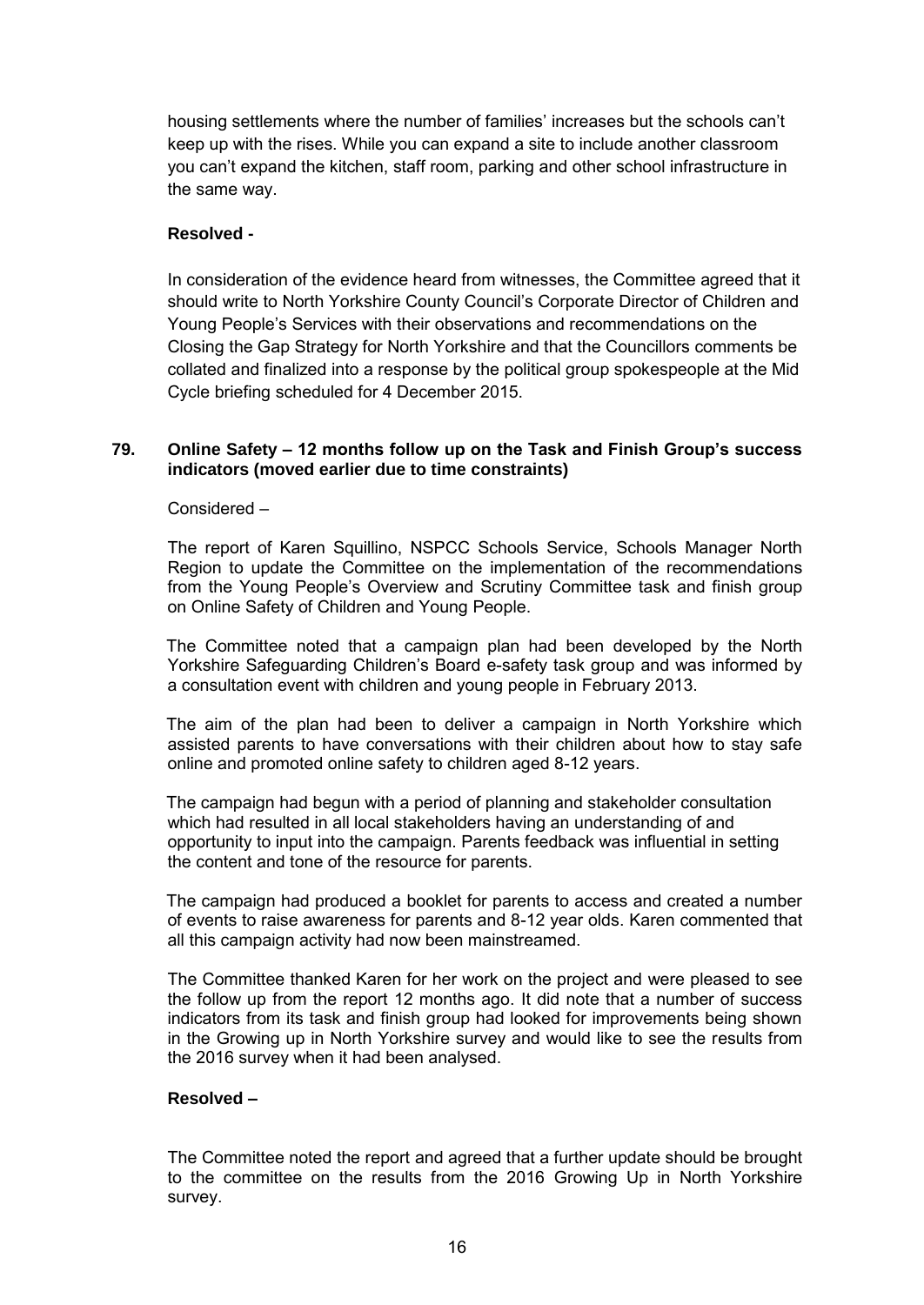## **80. Report and recommendations from the LGBT Young People Task and Finish Group.**

Considered –

The report of the Task and Finish Group.

Introducing the report, the Chairman of the Task and Finish Group, Councillor Arnold reported that the work that the Task and Finish Group had undertaken had been eye-opening and shocking at times. There was a significant difference in North Yorkshire between the experiences of an average Year 10 pupil and LGBT young people growing up. This ranged from increased bullying, poor emotional health and wellbeing and greater engagement in risky behaviours.

The Task and Finish Group had met local LGBT groups in North Yorkshire and listened to some of the stories and experiences LGBT people had when growing up and progressing through school. The findings and recommendations in the report were intended to guide the County Council and its partners on how to raise awareness of the issues faced by LGBT young people. They were also meant to help guide schools to take a more proactive approach in reducing homophobic, biphobic and transphobic bullying.

Members thanked Councillor Arnold and noted that this was a very important piece of work that had been undertaken and for those Members on the working group it had been thought provoking and engaging.

A Member commented that the recommendations of the working group were stronger in the draft format of the report. Resources weren't forthcoming so the Working Group curtailed its expectations as to what the County Council as an employer should do. In response Neil Irving (Assistant Director, Policy and Partnerships) highlighted that this was a reference to the County Council signing up to the Stonewall Charter a document pledging to eradicate all forms of workplace bullying and promoting equality regardless of sexuality, race, creed etc. It was noted that the County Council had previously participated in schemes such as the Investors in People however; this had to be stopped due to financial resources making the scheme unviable. It would then be inappropriate to sign up to one charter and not others, instead the resources are better focussed on internal policy and practice to eradicate inequalities.

A Member commented that in recommendation 2 and 3 on page 125 of the report that there was no mention of the VCSE sector. Voluntary and community groups have a big role to play in setting up LGBT groups as well as promoting equal access in their own projects and organisations so could this be written into the report. Councillor Arnold thanked the Member for the important point adding that this would be written into the final report.

A Member highlighted that the Church of England nationally had conflicting views on this issue; however, the Church was committed to fighting inequality and improving the prospects and life chances of young people.

The Committee noted that a video had been produced by the Harrogate LGBT Youth group and one by the Scarborough LGBT Youth group and a link to these videos should be sent to all members of the committee for them to look at.

The Committee agreed with the recommendations set out in the task and finish group's report and that they should be sent to the Council's Executive for its